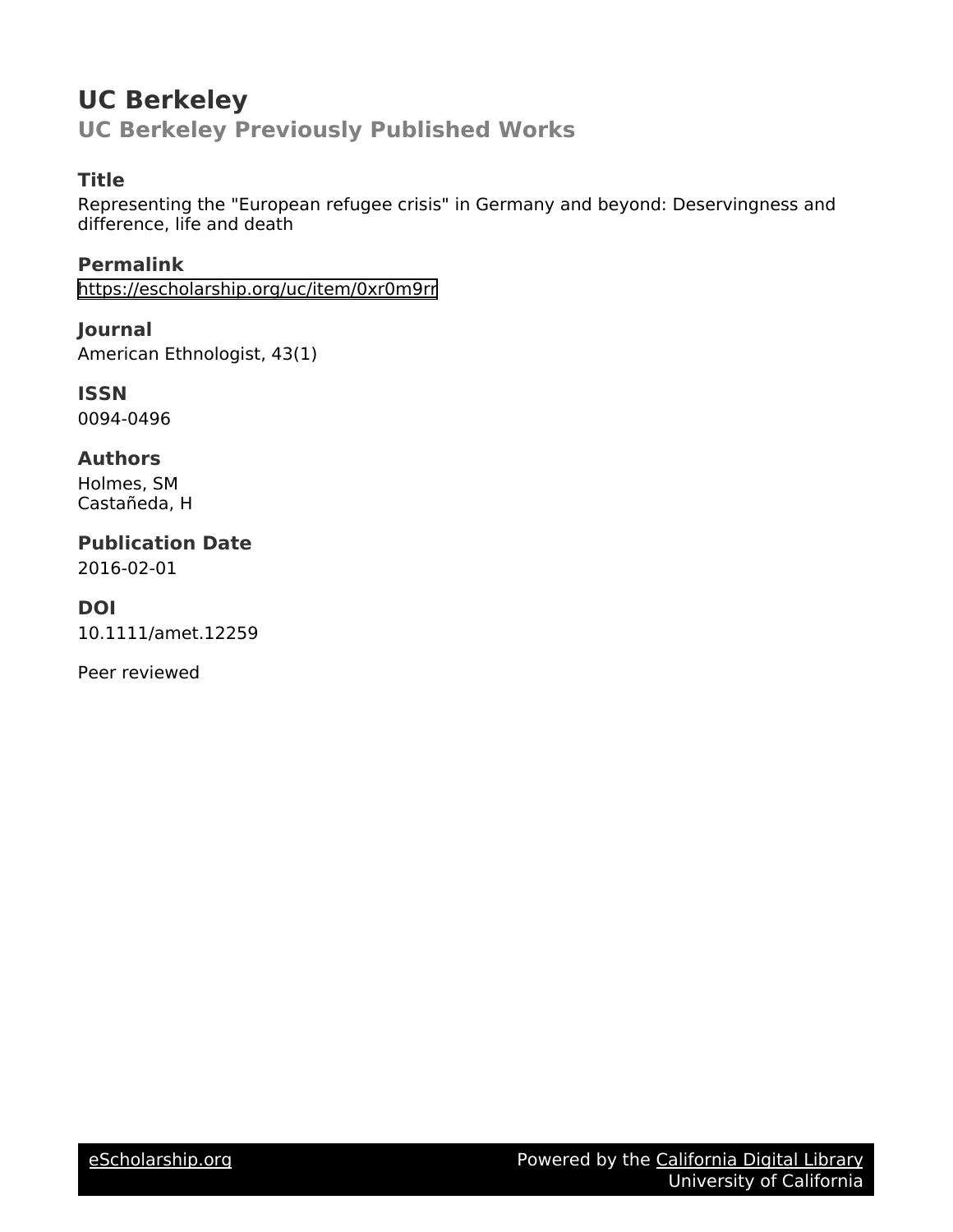

#### **SETH M. HOLMES**

University of California, Berkeley, and Humboldt-Universität zu Berlin

### **HEIDE CASTANEDA ˜**

University of South Florida and Freie Universitat Berlin ¨

# **Representing the "European refugee crisis" in Germany and beyond:**

Deservingness and difference, life and death

#### **ABSTRACT**

The European refugee crisis has gained worldwide attention with daily media coverage both in and outside Germany. Representations of refugees in media and political discourse in relation to Germany participate in a Gramscian "war of position" over symbols, policies, and, ultimately, social and material resources, with potentially fatal consequences. These representations shift blame from historical, political-economic structures to the displaced people themselves. They demarcate the "deserving" refugee from the "undeserving" migrant and play into fear of cultural, religious, and ethnic difference in the midst of increasing anxiety and precarity for many in Europe. Comparative perspectives suggest that anthropology can play an important role in analyzing these phenomena, highlighting sites of contestation, imagining alternatives, and working toward them. [*refugee*, *media*, *immigration*, *crisis*, *Germany*, *Europe*]

**I** 2015). The "crisis," as it came to be represented and experienced, was not n the first nine months of 2015, more than 487,000 people arrived on Europe's Mediterranean shores, twice the number for all of 2014 (Banulescu-Bogdan and Fratzke 2015). Many of them were Syrians fleeing their country's civil war, which began in 2011; since then, almost 429,000 Syrians have applied for asylum in Europe (UNHCR a new phenomenon in the summer of 2015. In addition, large numbers of refugees from across the world have entered western Europe at various times in its history (Baldwin-Edwards 2006, 2008; *Fortune*, October 15, 2015). According to some estimates, however, there are 1 million more refugees yet to come, leading the European Commission to call this the "largest global humanitarian crisis" of our time (ECHO 2015, 1). And German chancellor Angela Merkel has asserted that the contemporary crisis will define this decade (UK *Guardian*, August 15, 2015).

Thoroughly examining the current crisis, together with its historical and ongoing violent production, is beyond the scope of any single article. And while the specifics of the multisided war in and outside Syria are centrally important, we focus here on the simultaneous and related struggle over meaning, legitimization, and power in representations of the refugee crisis, specifically through the lens of Germany. In doing so, we employ concepts developed by Antonio Gramsci (1971) in the *Prison Notebooks*, where he defines a "war of position"—on a continuum and in contrast with an all-out military "war of maneuver" as the ongoing struggle over symbols that legitimize and transform political-economic structures. According to Gramsci, then, hegemony is always incomplete, contested, and agonistic. Media reports, political statements, and popular discourse on the refugee crisis engaged in such a war of position over symbols, legitimizing and—at times—resisting the political-economic dynamics that inflected the many ways people in Europe responded to the people arriving at their borders. Far from

*AMERICAN ETHNOLOGIST*, Vol. 43, No. 1, pp. 12–24, ISSN 0094-0496, online ISSN 1548-1425. © 2016 by the American Anthropological Association. All rights reserved. DOI: 10.1111/amet.12259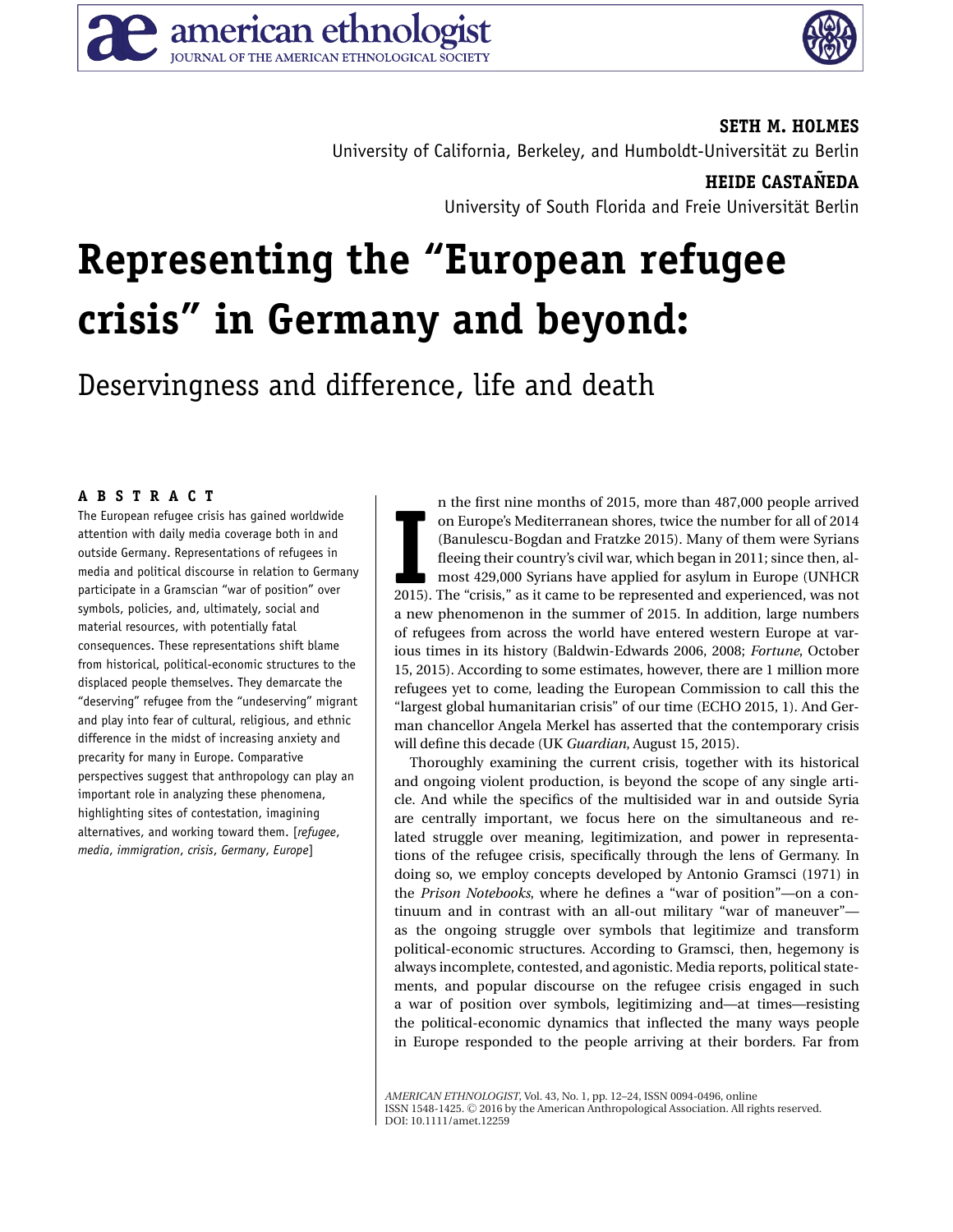reducing the crisis to mere text or discourse, we seek to understand how representations engage with the violent political, economic, and material realities of primary importance in the production of and response to this crisis. In this instance, we analyze representations as simultaneous symbolic, social, political, and legal categories of inclusion and exclusion with potentially fatal consequences. These categories, at times, form a "lexicon of terror" (Feitlowitz 1998) as boats of refugees are turned back to sea (Klepp 2013), refugee centers are set on fire (Agence France-Presse, August 26, 2015), politicians are violently attacked for supporting refugees (Agence France-Presse, October 19, 2015), and Syrian refugees are imagined as connected to the violent November 2015 attacks in Paris (Reuters, November 16, 2015).

These current events are framed and experienced as a crisis (Kehr 2015), entering the daily media, capturing worldwide political attention, and producing diverse and contradictory discourses and responses.<sup>1</sup> While the construction of events as a crisis can lead to repression and intensification of vertical politics (Kallius, Monterescu, and Rajaram 2016), we focus on these phenomena as crisis in the sense conceptualized by Gramsci—that is, as a moment in the war of position and war of maneuver when hegemony and the architecture of a social world are at stake, with future structural and symbolic realities unknown. He writes of crisis as a moment of openness in which "the old is dying and the new cannot be born" (1971, 276). By analyzing representations of the European refugee crisis through the particular lens of Germany, in the midst of shifting material, social, political, and symbolic ground, we aim to inspire further work on how displaced people are framed and how various actors respond to them. The discursive frames used in the media and in political and popular narratives can help us learn a great deal about how the responsibility for suffering is shifted; how fears of cultural, ethnic, and religious difference are mobilized; and how boundaries of social categories are made and unmade (Latour 2007), sorting people into undeserving trespassers versus those who deserve rights and care from the state. This crisis highlights an unknown future for Germany, with its tendencies toward both xenophobia and *Willkommenskultur* (culture of welcome), as well as for Europe more generally, in terms of internal relations and contradictory orientations toward the outside world.

How displaced people are framed reveals a great deal about anxieties in Europe regarding diversity and change within a paradigm of limited good (Foster 1965) informed by debt, austerity, and neoliberal disassembling of social systems. Media reports and political statements project these anxieties onto displaced people by morally delineating the deserving refugee from the undeserving migrant while casting both groups as outsiders threatening the wellbeing of an imagined homogenous Europe. While many of the tragedies in this crisis directly result from policies that have sought to selectively control and restrict migration to Europe for the past quarter century (Hess et al. 2015), the discourse of deservingness displaces responsibility from historical political and economic policies supported by powerful actors in Europe and the United States and instead locates it in displaced people themselves. Yet such discourses are also sites of contestation, with numerous actors and grassroots organizations resisting these dichotomies. As Jacques Derrida (2001) notes, state interests and local ethics of hospitality are always in tension. On the one hand, states limit the right to residence; on the other hand, local communities may respond with hospitality to newcomers and offer refuge. Derrida points to this contradictory logic not to suggest that political action is impossible, but instead to foster it: in such a crisis, we may simply not yet recognize the possibilities for new forms of inclusion as well as novel horizontal solidarities (see also Kallius, Monterescu, and Rajaram 2016).

We conclude this article by asking the following: What can anthropology contribute regarding the European refugee crisis? What particular perspective on these events can comparative perspective, social theory, and ethnographic methods provide that media representations cannot, and how can they help us understand the media representation themselves? In a moment of crisis that brings into relief unknown futures, how can we, as anthropologists, participate in imagining alternatives to contemporary sociopolitical structures and values as well as to the dominant "communicable cartographies" (Briggs 2005; 2007) in which we are also imbricated? Charles L. Briggs has developed this concept to indicate how narratives project certain subject positions that have differential access to the production of those narratives themselves. We use this concept to analyze current media and political discourse in the refugee crisis as well as to consider the political implications of ethnography.

Anthropology can establish important links between human experience and macro–political-economic structures, contextualizing both in historical perspective and challenging the marking of people through tropes of deservingness and difference. In addition, ethnographic work can highlight limits to abstract tropes of "the refugee" and "the migrant," suggesting that more carefully contextualized work is required to trace the political subjectivities of diverse displaced communities—and the social groups responding to them—through time and space. At the same time, anthropologists may challenge power hierarchies in the production and circulation of representations, including within our own writing. Analyzing the current crisis requires us simultaneously to consider the subject positions afforded displaced people, the audience, and the anthropologist as author within the communicable models not only of media representations but also of ethnography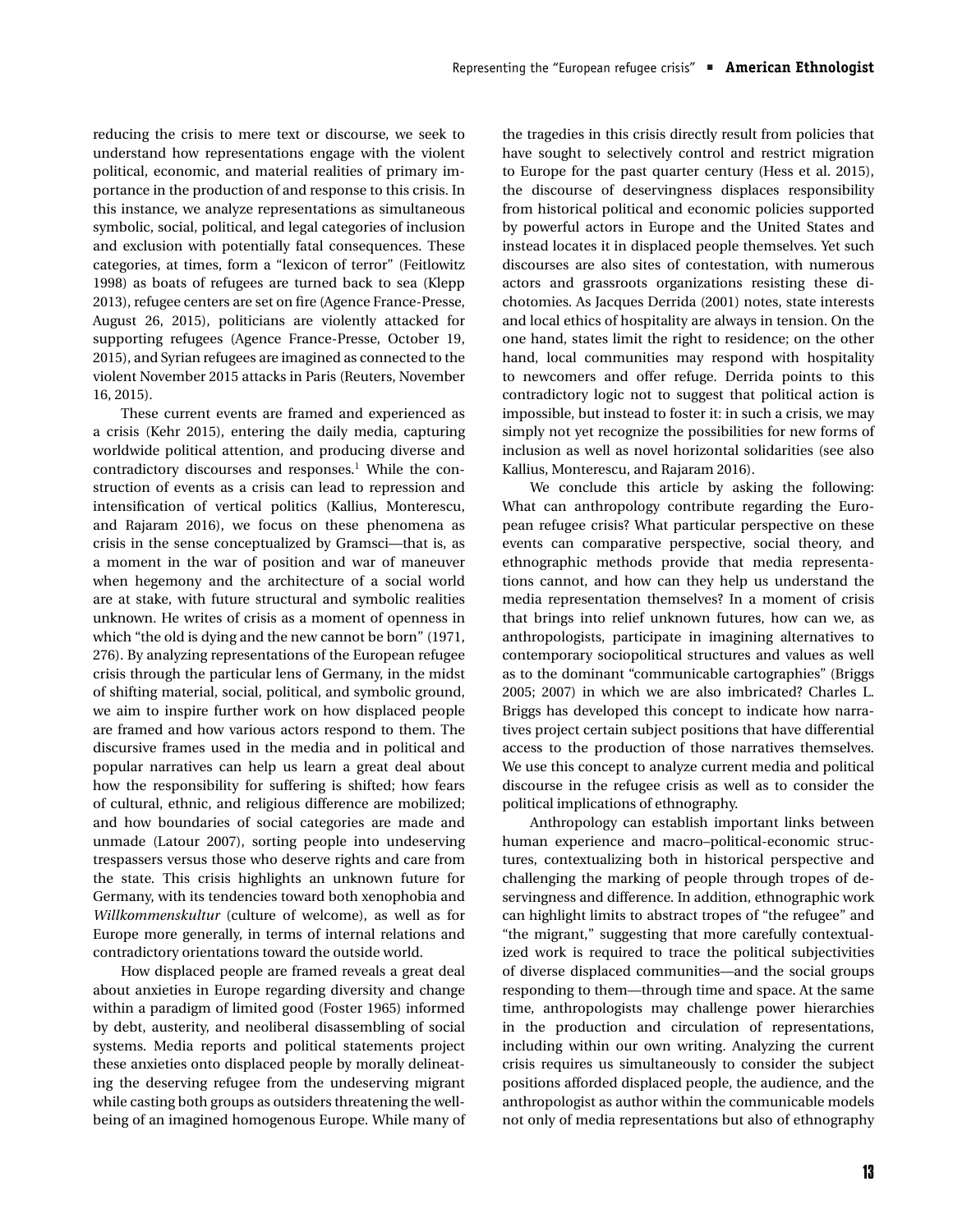itself (Briggs 2005, 2007). In a sense, the current crisis highlights openness and unknown futures not only for Germany and Europe but also, on a different level, for anthropology, its identities, and its future modes of engagement with the world. Here, we hope to explore how simultaneous reflexive engagement with current events and social theory might allow anthropology to reimagine its own contributions to political possibilities, emboldening and perhaps even moving beyond our tried and true specialties of contextualization and complexification.

#### **Europe, Germany, Syria, and media representations of the crisis**

While there is clearly no unified "Europe" in relation to the refugee crisis, some important patterns emerge. Media reports on the response to the crisis touch on many aspects, including the fairness of the quota system for distributing refugees among various countries and the question of which countries should take more or fewer refugees and which should or should not propose quotas for others. Reflected in all this are struggles in the war of position to define "Europe" as well as to establish who will have access to the various forms of capital associated with this definition. Here, we focus particularly on representations of the crisis in relation to Germany. Exercising often controversial leadership as Europe's largest economy, Germany played an especially important role in responding to the crisis in the summer and fall of 2015, occupying an important political and rhetorical position within media narratives. While countries such as Israel and most of the Gulf states have uniformly turned away refugees, and others such as Hungary have answered with direct violence, Germany has responded with an ambivalent hospitality that is uniquely nuanced and conditioned by memories (and some present-day realities) of xenophobia and fascism.

As would be suggested by Gramsci's conceptualization of hegemony and the war of position, there is also no unified Germany in response to the crisis. Some within Merkel's own political party have criticized her response as "too generous" and warned that the crisis is turning into a "national catastrophe" (*Frankfurter Rundschau*, October 15, 2015). In response, she famously stated, "We will make it!" (*Wir schaffen das!*) and "If we now have to start apologizing for showing a friendly face to emergency situations, then this is not my country" (*Wenn wir jetzt anfangen mussen, uns zu entschuldigen daf ¨ ur, dass wir in ¨ Notsituationen ein freundliches Gesicht zeigen, dann ist das nicht mein Land*; *Spiegel Online*, September 16, 2015). On the subway in the nation's capital, one can hear people discussing whether Germany has done enough in response to the crisis through the course of a regular day. Simultaneously, as officials debate and enact policies to receive some people and turn away others, xenophobic groups stage

demonstrations calling for refugees to be kept out (Agence France-Presse, October 19, 2015), while throughout the country there are many offers of hospitality to those arriving from local organizations and neighborhood associations (e.g., www.moabit-hilft.de). We consider these realities as anthropologists variously involved in participant observation and observant participation (Sufrin 2015) in the refugee crisis in Germany. Our analysis of the sorting and othering of people occurs in comparative perspective with our ongoing work with migrants in Germany (Castañeda) as well as with undocumented Latin American im/migrants and refugees in the United States (Castañeda and Holmes).2

During the spring and early summer of 2015, German officials repeatedly emphasized the EU policy that refugees must claim asylum in the first country of entry—in this case, most often, Greece and Italy. Various German civic groups responded with calls for more compassion, drawing attention to the deaths of those trying to enter the European Union and to the fact that the points of entry are some of the poorest EU member states. For example, one group called the Center for Political Beauty held a large-scale "burial of refugee bodies" on the lawn of the Reichstag in Berlin, complete with shovels, dirt mounds, and small, white crosses (see Figures 1 and 2). This group produces its own accounts of the crisis in its actions and on its website (PoliticalBeauty.de), challenging dominant communicable models in which state officials and journalists are the primary subjects who can speak the truth.

On July 16, 2015, Merkel addressed a group of teenagers in the northern city of Rostock in a talk titled "Good Life in Germany." One of the teenagers, a Palestinian girl named Reem, explained in fluent German that she and her family were threatened with deportation. She said, "I have goals like everyone else. I want to go to university like them." She added, "It's very unpleasant to see how others can enjoy life, and I can't myself." Merkel responded that there were "thousands and thousands" of refugees like her and that Germany "just can't manage" to help them all. According to reports, Merkel stopped midsentence and whispered, "Oh Gott," as Reem began to cry. The chancellor walked over to the girl and tried to console her, stroking her shoulder and telling her she had "done a good job" (*Das has du doch prima gemacht*; Connolly 2015). The incident caught international attention, trending on Twitter with the hashtag #MerkelStreichelt (Merkel Strokes) as many people mocked her awkward response.

In August, Merkel announced that Germany would admit Syrian refugees even if they did not claim asylum in the first EU country they entered, thereby changing direction and suspending the key EU procedure known as the Dublin Regulation (*Vox*, August 28, 2015). The interaction between Merkel and Reem and the social media responses to it further challenged state-authority communicable models and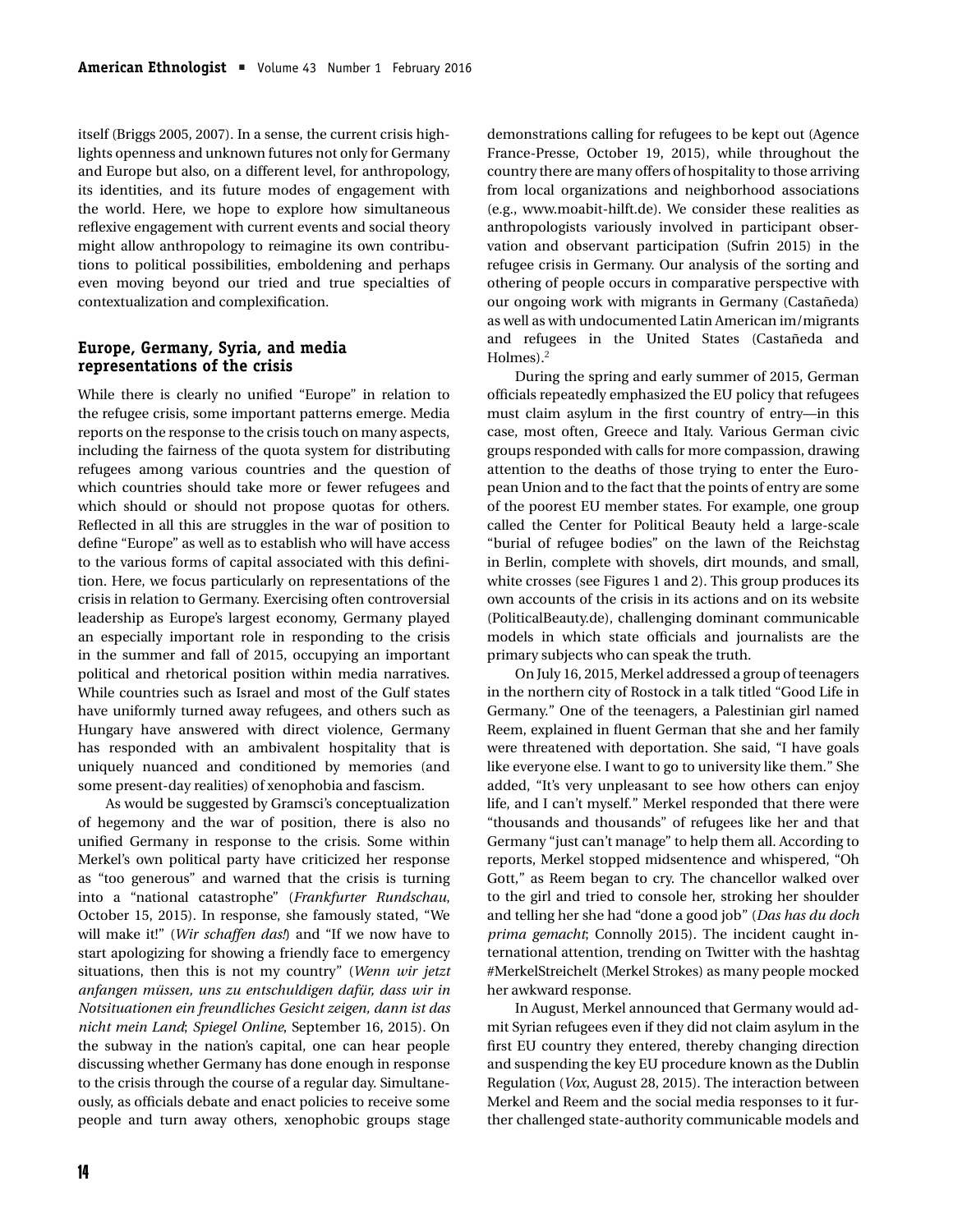

Figure 1. The Center for Political Beauty, an artistic and activist group in Berlin, stages a mock burial of refugees in front of the Reichstag, June 2015. (Jennifer Burrell)

seem to have, thus, contributed to this significant change in discourse and policy (*Die Tageszeitung*, October 18, 2015).<sup>3</sup> Reports of a surge of refugees to Germany followed this announcement, further influencing public opinion and overwhelming local sites of reception, as witnessed by Castañeda in the state of Hessen in early August. By October, Germany had admitted more refugees in the 2015 crisis than any other country in Europe—though Sweden and Turkey showed comparable hospitality. Some see Germany as having significant responsibility within the European Union, given its relative wealth and its recent, widely publicized leadership role supporting austerity measures in the Greek debt crisis. In 2015, Germany celebrated World Refugee Day for this first time, and German president Joachim Gauck argued that Germany had a "moral duty" to provide safe refuge because Germans were refugees themselves after World War II.

These events are in line with the complex conversation about immigration and multiculturalism in contemporary German society produced within the historical legacy of the 20th century. While restrictive immigration policies are generally well received, there has been occasional public resistance to their implementation, especially in the case of individuals and families framed as "deserving" (Castañeda 2010). In general, Syrian families are seen as deserving because they are understood to have been forced to flee by the ongoing civil war and the involvement in this war of its international protagonists, especially the United States and Russia. In some ways, then, the realities clash with ongoing anti-immigrant rhetoric, which penetrates German society and is strongly reflected in the country's contemporary policies on immigration and "integration." Especially important here are contemporary anti-Muslim movements such as Patriotic Europeans against the Islamicization of the Occident (PEGIDA), founded in Dresden in 2014, and how people, including major political parties, have taken up and acted on such rhetoric (Deutsche Welle 2015). Anti-immigrant sentiment has coalesced with neoliberal policies ever since the mid-1990s, leading Germany to dismantle and defund many of its refugee reception centers, thus contributing to the experience of crisis (Fullerton 2001; *International Business Times*, April 9, 2014). More common is the rhetoric of integration, which positions immigrants as having the responsibility to adapt to German society, both culturally and bureaucratically, though in ways that can never be complete (cf. Blommaert and Verschueren 1998; Castañeda 2012). These dynamics reflect Germany's historical struggle between xenophobic tendencies and liberal aspirations (Lehr 2015). Previously, Germany had a strong, constitutionally embedded right to asylum—it was the only nation to formalize it in such a way—and this right held an important place in political life and in the consciousness of postwar society. But amid growing anti-immigrant sentiment, the German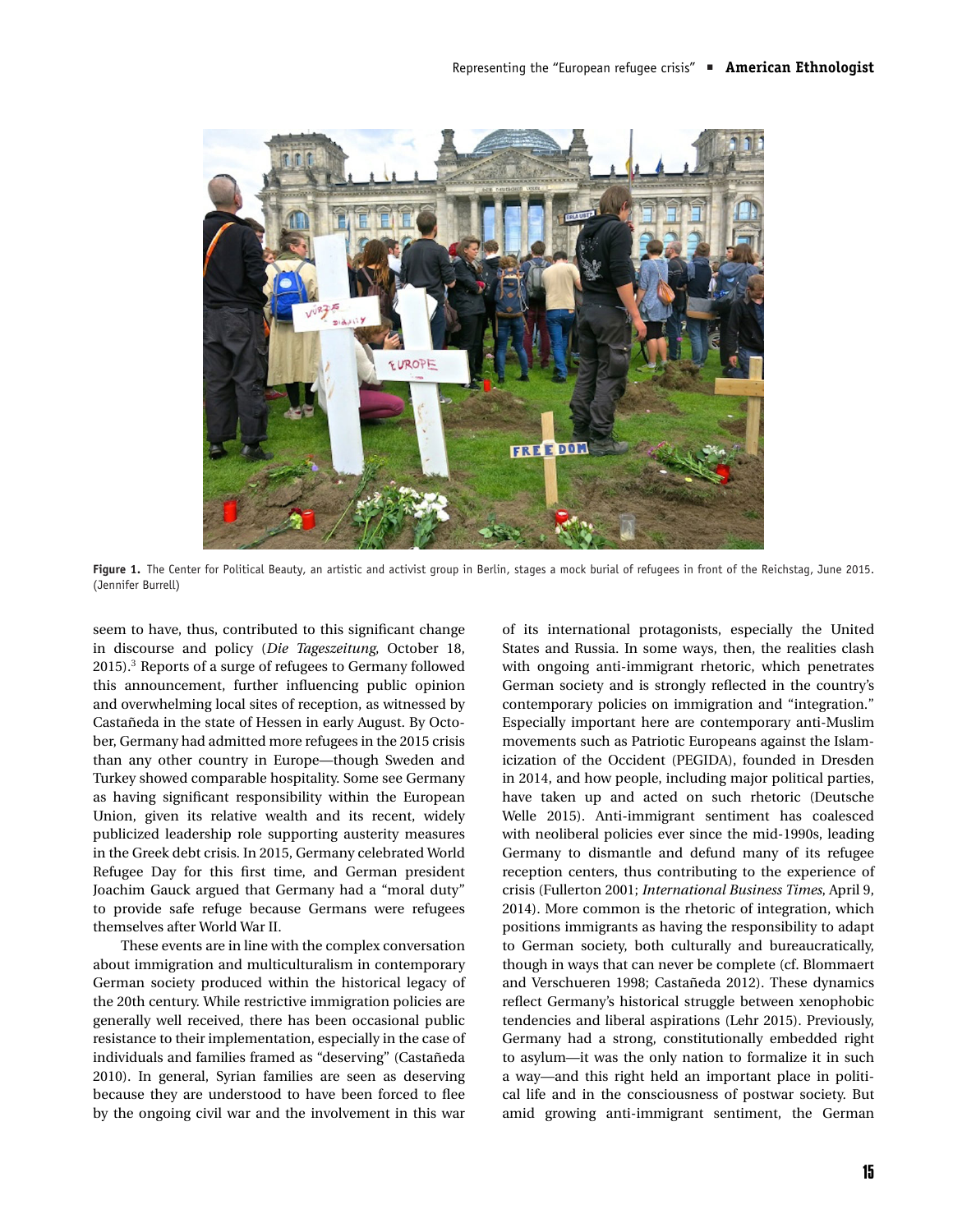

**Figure 2.** Participants in the mock burial of refugees staged by the Center for Political Beauty hold tombstone signs in front of the Reichstag, Berlin, June 2015. (Jennifer Burrell)

legislature amended Article 16 of the Constitution in December 1992, severely restricting this previously unqualified right.

While Germany occupies an important position in the European response to the refugee crisis, many other countries have contributed to the massive displacement, including the United States, Turkey, Jordan, Saudi Arabia, Russia, and Iran. Media reports indicate that the United States has supported Syrian rebels through CIA and Pentagon trainings and launched airstrikes against the regime of Bashar al-Assad, while Russia has provided arms to the regime and directly attacked rebels (Al Jazeera America, October 14, 2015; BBC News, October 9, 2015). At the same time, other groups in the area—ISIS, Hezbollah, and Kurdish alliances—have both received support and been directly attacked from multiple sources. Meanwhile, the European Union has imposed economic and diplomatic sanctions on Syria in response to violence in recent years, increasing the vulnerability of many in the country.<sup>4</sup> Clearly, this displacement is complicated by the roles played by multiple powerful actors within and far beyond the country's borders. Moreover, Syrians are not the only ones displaced; people from many other countries are arriving in Europe for diverse reasons as witnessed by both authors in different areas of Germany. Below, we briefly consider how and why these different groups receive different amounts and types of political and media attention.

#### **Parsing moral deservingness: "Migrant" versus "refugee"**

The words "migrant" and "refugee" are intermittently distinguished and conflated in political, popular, and media discourse. At times, the phrase "migrant crisis" subtly delegitimizes calls for protection (BBC News 2015), whereas the phrase "refugee crisis" reinforces them (Deutsche Welle 2015). Simultaneously, political and media statements may alternate in the same account between these two phrases when describing the same people (as the news reports cited here do). Though these categories are distinguished by different symbolic and legal framings, they are often blurred, adding to the confusion regarding what is actually possible legally and practically.

Across many historical and geographic contexts, the discursive framings of the causes of displacement particularly those involving the overlapping dichotomies of "voluntary"/"forced," "(im)migrant"/"refugee," and "economic"/"political"—have shaped how states and other actors have responded to displaced people (Gonzales 2013; Holmes 2013; Yarris and Castañeda 2015). International conventions establish refugees as *involuntarily* displaced by political circumstances, including war and violence (as well as natural and anthropogenic disasters); they are thus framed as deserving. In this case, deservingness participates in the war of position as a conditional attribution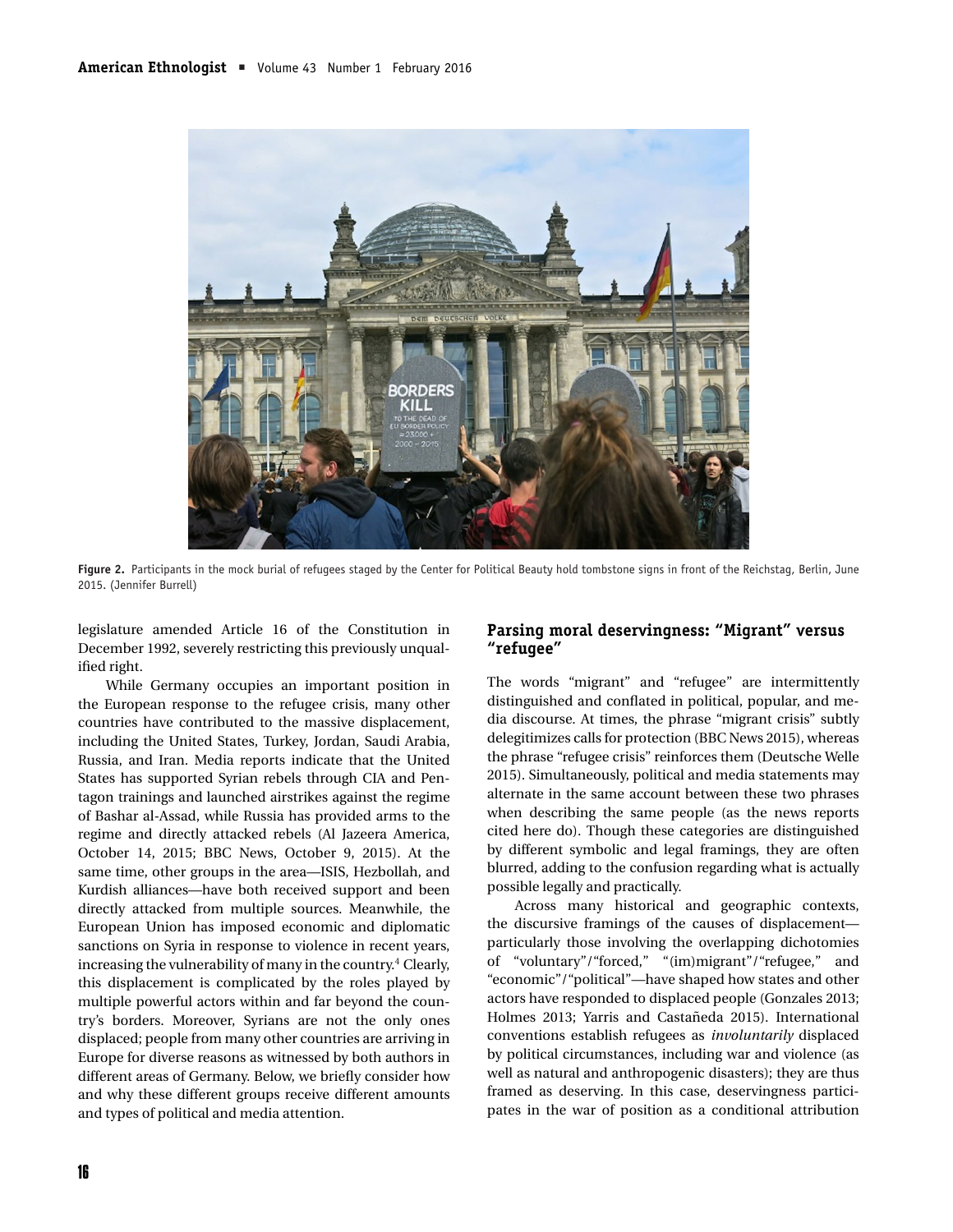enabling a moral demarcation (as opposed to a strictly legal one) between people who are understood as worthy of the international community's physical, economic, social, and health aid and those who are not (Huschke 2014; Willen 2012; Willen and Cook, forthcoming). Immigrants or migrants, as opposed to refugees, tend to be portrayed in popular, political, and academic discourse as economic opportunists, *voluntarily* leaving their home communities in search of a better life. Because they are viewed as having made a free and autonomous *choice* to cross borders, they are often positioned as unworthy of social, economic, and political rights.

The discursive category "refugee" confers legitimacy on subjects who make claims on host states for social rights and services and responsibility on host states to protect those who fall in this category (Yarris and Castañeda 2015). The definition of *refugee*, along with the responsibilities of second- and third-party governments to provide protection and resettlement assistance, is codified in the 1951 United Nations Convention of the Status of Refugees. Yet how states respond to asylum seekers always reflects geopolitical interests that reinscribe ideas about which groups deserve support and at which historical moments (Coutin 2011). Miriam Ticktin (2011) and Didier Fassin (2005) show that, at times, immigration and refugee policies prioritize morally legitimate biological or health differences in delineating deservingness. Although it is one of the oldest social institutions, asylum remains a precarious construct in which questions of legitimacy—and of "truth"—continually shift (Fassin 2013).

However, the distinctions between *political* and *economic* as well as *involuntary* and *voluntary* deserve to be questioned. Individuals, families, and communities have been driven out of their homes by economic desperation that is politically produced—that is, they have been forcibly displaced by material factors other than war and temporally limited natural disasters, but nevertheless produced by political forces. Indeed, the idea of the "voluntary" economic migrant elides the realities of structural violence and postcolonial economic inequalities that push people to migrate in order to survive (e.g., Holmes 2011, 2013). In media and political discourse about the crisis, relatively little attention was paid to the historical, social, economic, or even political determinants of immigration and refugeeism, including the Syrian civil war itself. A violence continuum frame (Bourdieu 2000; Scheper-Hughes and Bourgois 2003), however, reminds us that the political-economic realities of structural violence can produce and exacerbate political violence or resistance, while various discursive frames may engage in the symbolic violence of legitimization and thereby help perpetuate these phenomena. One man in his early 30s living in one of the Berlin refugee camps who had previously been a dentist in Syria explained to a group including Holmes that he fled because of the war, the interruptions of electricity and other services to his family's household, and the threat of conscription. These reasons, including the shutting off of vital services in the midst of war and EU economic sanctions, demonstrate how difficult it is to separate the political from the economic. The two are interproductive and interpenetrating, with economic policies (such as sanctions) occurring in response to and exacerbating political changes and political violence. Simultaneously, political changes produce and occur in response to economic phenomena (for example, EU antiimmigrant policies in the context of EU-imposed austerity).

The parsing of deservingness operates on many levels and in many forms. In September, images of three-year-old Aylan Kurdi's lifeless body on a Turkish beach reverberated across the globe, stirring public outrage and affecting politics as far away as Canada during its federal election (CNN.com, October 10, 2015). While much of the media coverage of this and other images indicated that refugees needed more support from Europe and beyond, some deliberated over whether the boy and his family were really deserving refugees (Lee 2015). Images of suffering, like those of Kurdi, engage in emotional and political work, producing sympathy and empathy, as well as fear and othering, here as in other contexts (Comaroff and Comaroff 2007; Kleinman and Kleinman 1996).<sup>5</sup> Subsequently, the parsing of deservingness colors other realms, including commercial transactions. For example, a German company that produces razor wire—which is significantly more dangerous than barbed wire—refused to send an order to Hungary in September, where it would be used to deter refugees from crossing the border. "The refugees are anything but criminals," the company's owners argued. "They're harmless people who are running for their lives" (Asche 2015).

Simultaneously, displaced people are far from homogenous. Syrian asylum applicants range from illiterate working-class people to English-speaking professionals. In October 2015, the central receiving area for refugees in Berlin was processing hundreds of people a day from many countries, including Syria, Iran, Iraq, Albania, Eritrea, Somalia, and others. During a recent visit by Holmes, a young volunteer stated under her breath that "they aren't really refugees," motioning toward an Albanian family. She then explained that they "do not really need help" because they are not from Syria. This reflected the rhetoric of the Kretschmer Deal made in October, in which Germany declared that asylum would not be granted to people from countries it had declared safe. The delineation of deserving versus undeserving also came out in a recent conversation between anthropologists and Syrian refugees in Berlin. A young Syrian asylum applicant living in one of the refugee camps on the outskirts of Berlin said in fluent English that "Germany must differentiate between humanitarian and economic refugees," explaining that he and his friends were highly educated engineers and health care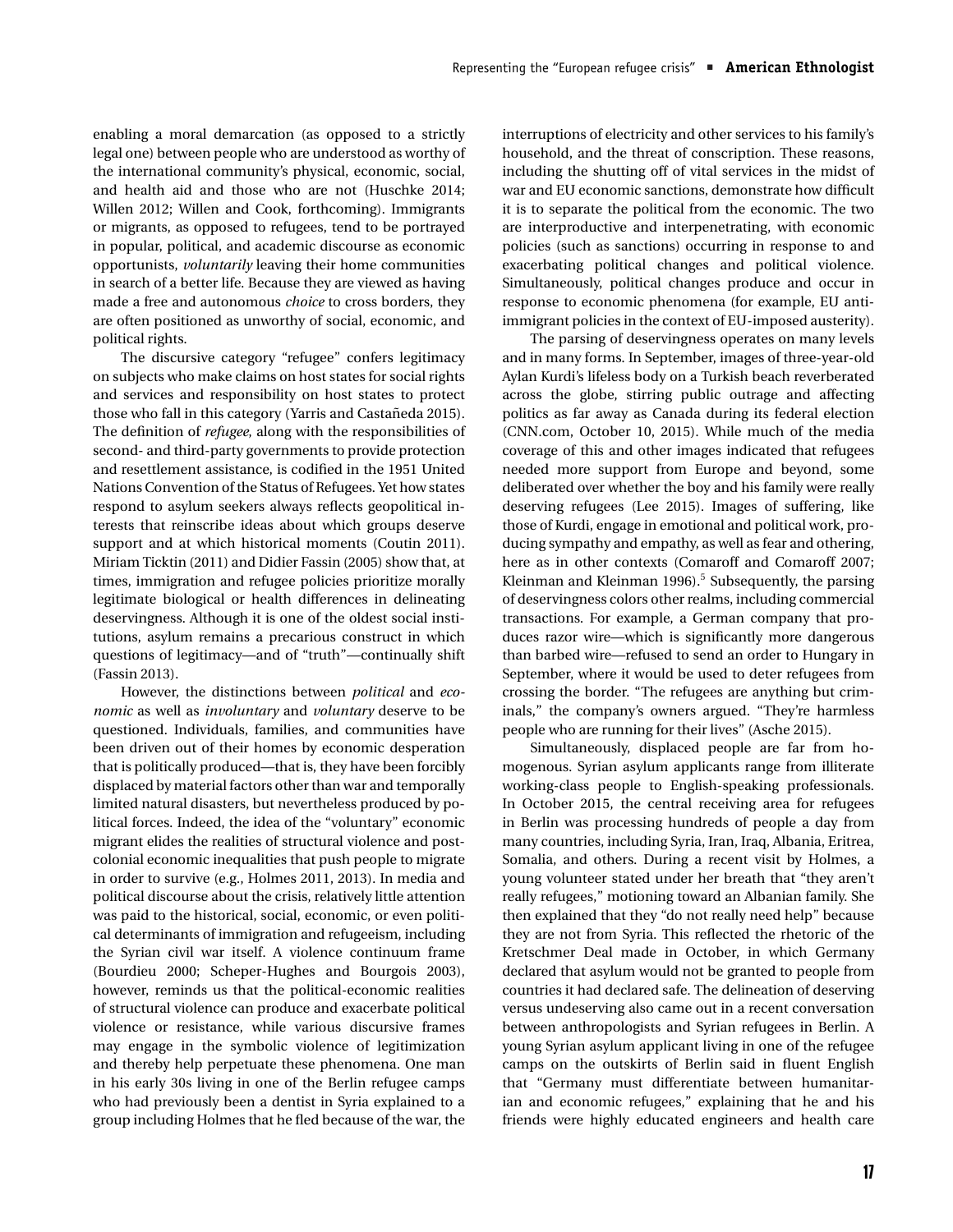professionals who fled the civil war and that "refugees who are professionals or students deserve extra support and permission to work and study in these hard times." The parsing of moral deservingness occurs on many levels and interrelates with class, race, and nationality, here seen active within the diversity of refugees themselves.6

#### **Demarcating the population: Hospitality versus xenophobia**

In the midst of the refugee crisis, much of Europe has been caught between two responses: compassionate pragmatism versus fear of cultural, ethnic, and religious difference. The othering of those considered different applies to both immigrants and refugees and has increasingly manifested in securitization responses.

Biopower, Michel Foucault's (1977, 1985) conception of a particular form of security that is meant to ensure life at the level of the body and the population, forms a central axis in this war of position. Protecting life, in Foucault's formulation, necessitates a sorting of those who deserve to be "let to die," so that those understood to make up "the population" can be "made to live" (1977, 1985). He specifies that "race" as a sociocultural and economic formation comes into existence to mark those whose bodies represent a sort of threat, such that their death is understood to enhance the life of the population (1977, 1985). More recently, Fassin (2007) argues that the "politics of life" composes a means by which radical inequality underlies a transaction in human lives, with certain lives marked to be saved and others not. This aspect of the war of position has potentially fatal consequences as ships belonging to Frontex, the EU border patrol, turn away boats of people from Africa and the Middle East arriving near Europe's Mediterranean shores to unknown and precarious fates (Klepp 2013). On the flip side are the refugees themselves, some of whose goals may be simply to live, participating very differently in this politics of life.

The fear of being overwhelmed by difference runs through much of the discourse surrounding the current crisis. Metaphors invoking invasion include those of "open doors" or "open windows" that need to be secured or closed (Reuters 2015). Reflecting this projected threat, authorities restricted the German-Austrian border for the first time since Austria joined the "border-free" Schengen Area in the mid-1990s following reports of up to 1,800 refugees entering Germany daily from this point (BBC News 2015). These actions throw into question the political and material architecture of a border-free Europe—specifically the 26 countries making up the Schengen Area. Metaphors of water—such as "flood," "tide," and "flow"—frequently emerge in descriptions of the arrival of displaced people and connote a fear that the unspecified European mainstream could be "overwhelmed" or "inundated," and "drown" as a consequence (Hage 2016). Media (and UN)

depictions of Syrian refugees explained that the arrivals in 2015 were just the "tip of the iceberg" and that the "largest tide" was yet to come (Kirka 2015). Those who are different are overtly and subtly portrayed as a threat to the life of "Europeans" and "Europe." These metaphors are common in relation to transnational displacement in other contexts. For example, scholars have shown how metaphors of water have been used in the United States to "produce fears about the population growth of Latinos in American society, which in turn positions them as a possible threat to the 'nation' . . . as conceived in demographic and racial terms" (Chavez 2001, 173; see also Santa Ana 2002).

As securitization paradigms increase, the "criminal"/ "terrorist" has emerged as another figure along the refugee– migrant spectrum. European and US politicians have described Syrian refugees as "infiltrated with Muslim extremists" and as a potential "ISIS Trojan horse" (UK *Daily Mail*, October 11, 2015; *US News and World Report*, October 2, 2015; *Politics.co.uk*, September 4, 2015). These fears seemed realized as news reports indicated—but were later refuted—that the passport of a Syrian refugee was found on or near the body of a dead suicide bomber in the November 13, 2015, attacks in Paris. Markus Söder, finance minister for the German state of Bavaria, consequently stated that "Paris changes everything" (UK *Guardian*, November 16, 2015). The trope of the criminal or terrorist has been seen in other contexts of displacement, with Latin Americans entering the United States painted not only as migrants seeking opportunity and refugees fleeing gang and military violence, but also as criminals (Stephen, forthcoming) and potential terrorists carrying weapons of mass destruction (*Sianews.com*, October 31, 2004).

Difference along cultural, ethnic, and religious lines is the primary means for marking those who are deemed a threat in current media and political representations. Recent statements by the prime minister of Hungary indicate that he must protect Europe (implied to be homogenously Christian) from the influx of Muslim refugees (UK *Guardian*, September 3, 2015). Indeed, several European leaders have indicated that Christian refugees are more welcome than their Muslim counterparts (*Ynetnews*, September 7, 2015), and this rhetoric only increased after the attacks in Paris. On a related note, the UK Independence Party leader recently stated that the refugee crisis is a "conspiracy to make Europe more multicultural," with "multicultural" framed as a threat (Ross 2015). These statements imply that Europe is homogenously white and Christian, erasing long-existing ethnic, cultural, and religious diversity (Blommaert and Verschueren 1998). Perhaps not surprisingly, the refugee crisis, reflected through anxieties about austerity and limited good, has also played into the recent moves to the political Right across Europe (UK *Independent*, September 25, 2015). Inflammatory narratives portraying refugees as a threat have been instrumental in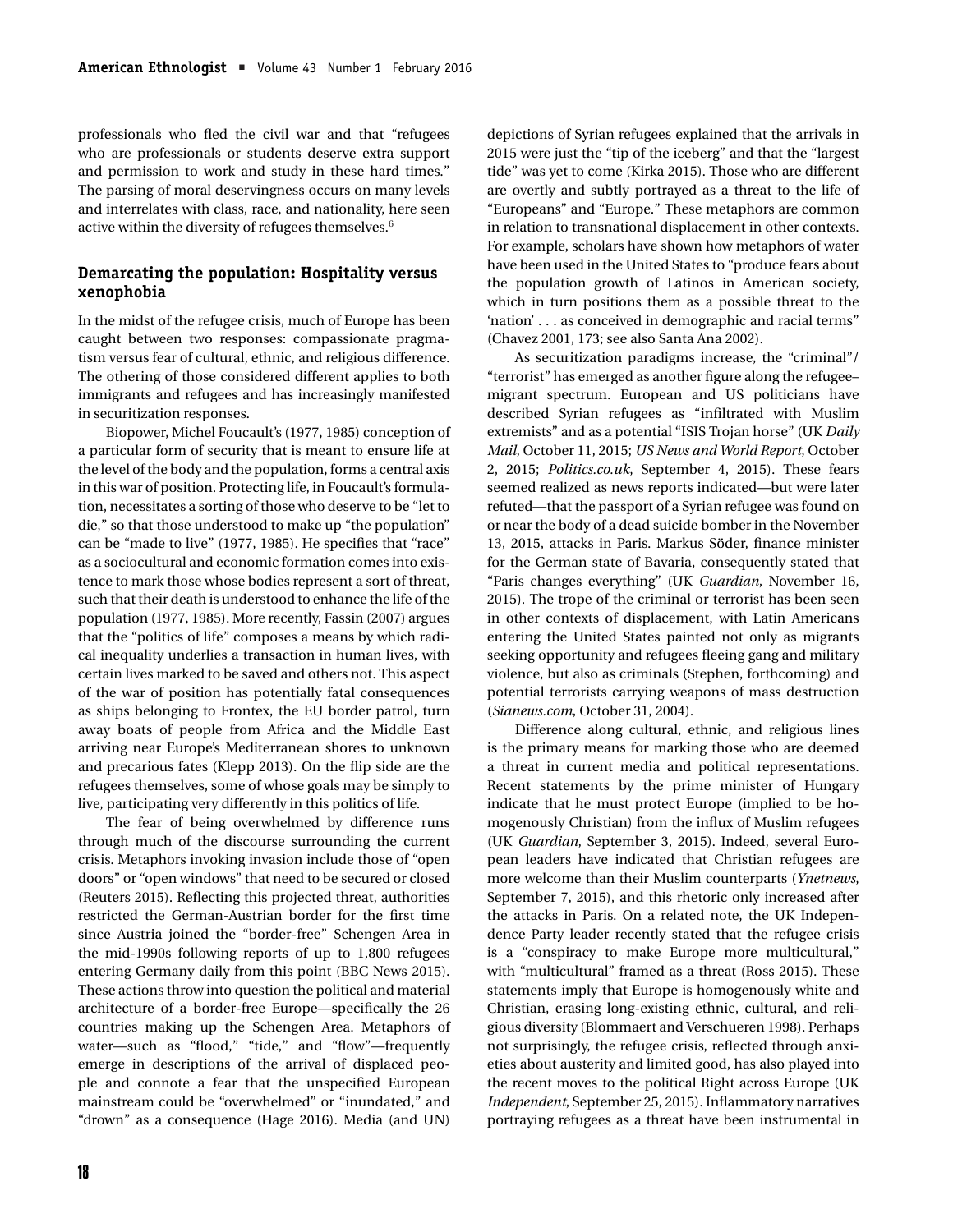pitching the working class against the middle class in several countries and have been spread especially powerfully in the tabloid media (Crone 2015). At the same time, Merkel, acting with Germany's complicated 20th-century history in the background, has challenged other European leaders to receive refugees (UK *Express*, September 21, 2015). And some commentators frame this moment as an opportunity for the European Union to "evolve" beyond a constrained definition of cultural and religious identity that leads to border control and fighting over quotas (Nougayrède 2015).

Until late 2015, much of the discussion of refugees and irregular immigrants in Europe had focused on people from various parts of Africa, and developed within an even more explicit securitization paradigm (Baldwin-Edwards 2006, 2008). The recurring catastrophes in the Mediterranean involving the deaths of people on boats from Africa attempting to reach Italian islands made headlines earlier in the summer (UK *Guardian*, June 2, 2015). Though many African refugees continue to arrive in Europe, as witnessed in Berlin by Holmes, this ongoing phenomenon is no longer represented in popular accounts of the crisis. Syrians and other Middle Eastern refugees affected by ISIS's recent advances, as well as by US, Russian, and other foreign violent interventions, have displaced the discussion of African refugees. On the scale of deserving immigrants, Syrians appear to trump Africans, even though many of the latter are coming from areas similarly affected by conflict and economic precarity. This hierarchy of deservingness reflects arrangements of race that are interpenetrated by US and European political-economic interests.

Within these political and media engagements with a fear of difference, there is a wealth of suspicion of deceit. To use Lynn Stephen's (forthcoming) term, refugees and migrants are marked as "pre-emptive suspects," always already untrustworthy. For instance, a spokesman from the German Ministry of the Interior stated that "practically a third of asylum seekers coming to Europe have forged Syrian passports and IDs to make naturalization easier" (RT.com 2015). Comparative anthropological perspective shows similar suspicions of displaced people in other contexts. Roma across Europe, for example, have been viewed as "bogus" refugees and faced accusations of posing as other groups to gain legitimacy and receive resources (Castañeda 2014; Kallius, Monterescu, and Rajaram 2016). These characterizations echo media and political representations of Latin American migrants in the United States, often portraying them as "cheating the system" (Chavez 2001; Holmes 2013; Quesada 2011; Stephen, forthcoming).

Discourses of suspicion highlight the tensions, inconsistencies, and ironies inherent in how these frames are defined, categorized, and managed. Ethnographic linkages between human experience and macro–political-economic phenomena might turn these suspicions on their heads. Anthropological research in other contexts has suggested that many of the neoliberal economic and military policies provoking displacement itself are suspect and deceptive, while migrants and refugees are doing their best within the social, economic, and political systems within which they are positioned (Cartwright and Manderson 2011; Castañeda 2014; Holmes 2013; Quesada 2011).

At the same time, "solidarity," "responsibility," and "Willkommenskultur" (culture of welcome) are central themes in the German response to the crisis, especially in the German-language press. There has been no shortage of cases of compassionate pragmatism, with newly formed neighborhood organizations or existing groups shifting their missions to provide support, regardless of official government aid or recognition. This points to ongoing struggles over representations of refugees and actions to be taken; here, the delineations at work in the politics of life are contested. Refugees have been cheered on as they arrive at train stations in Germany after being rejected and violently attacked in other countries, for example Hungary (CNN.com, September 16, 2015). This warm welcome with bottles of water, fresh clothing, and chocolates for the children—has been broadcast widely in the international press (UK *Guardian*, July 16, 2015). Other state and grassroots efforts have followed, with myriad volunteers providing aid in various forms, including health care, translation services, bureaucratic registration, and housing (Bochow, forthcoming), and bars throwing "solidarity parties" to raise funds for refugee services in the capital and elsewhere (see Figure 3). The German constitution has been translated into Arabic to "aid integration" (RT.com, September 30, 2015), German newspapers have issued special supplements in Arabic to welcome refugees to the country (*International Business Times*, September 9, 2015), and small towns have put on welcome celebrations (UK *Mirror*, September 1, 2015). News stories have shown Syrians passing out roses to their German hosts as tokens of appreciation (*Huffpost Video*, September 10, 2015). Nonetheless, the moral economy of gratitude (Rivkin-Fish 2011) is complex and contradictory. For instance, some volunteers in the central receiving area of Berlin explained to a group including Holmes that the refugees arriving now are not thankful enough and are too demanding compared to those who arrived one year ago.

As in many other contexts, such forms of human mobility are almost always understood as a "problem" that needs to be solved. On the one hand, the subject positions that are offered to displaced people in these narratives are those of the deserving refugee and the undeserving immigrant, both always being other, potentially threatening, and suspicious. On the other hand, the subject position of hero is open only to those positioned as European or North American, primarily leaders in the state or civil society.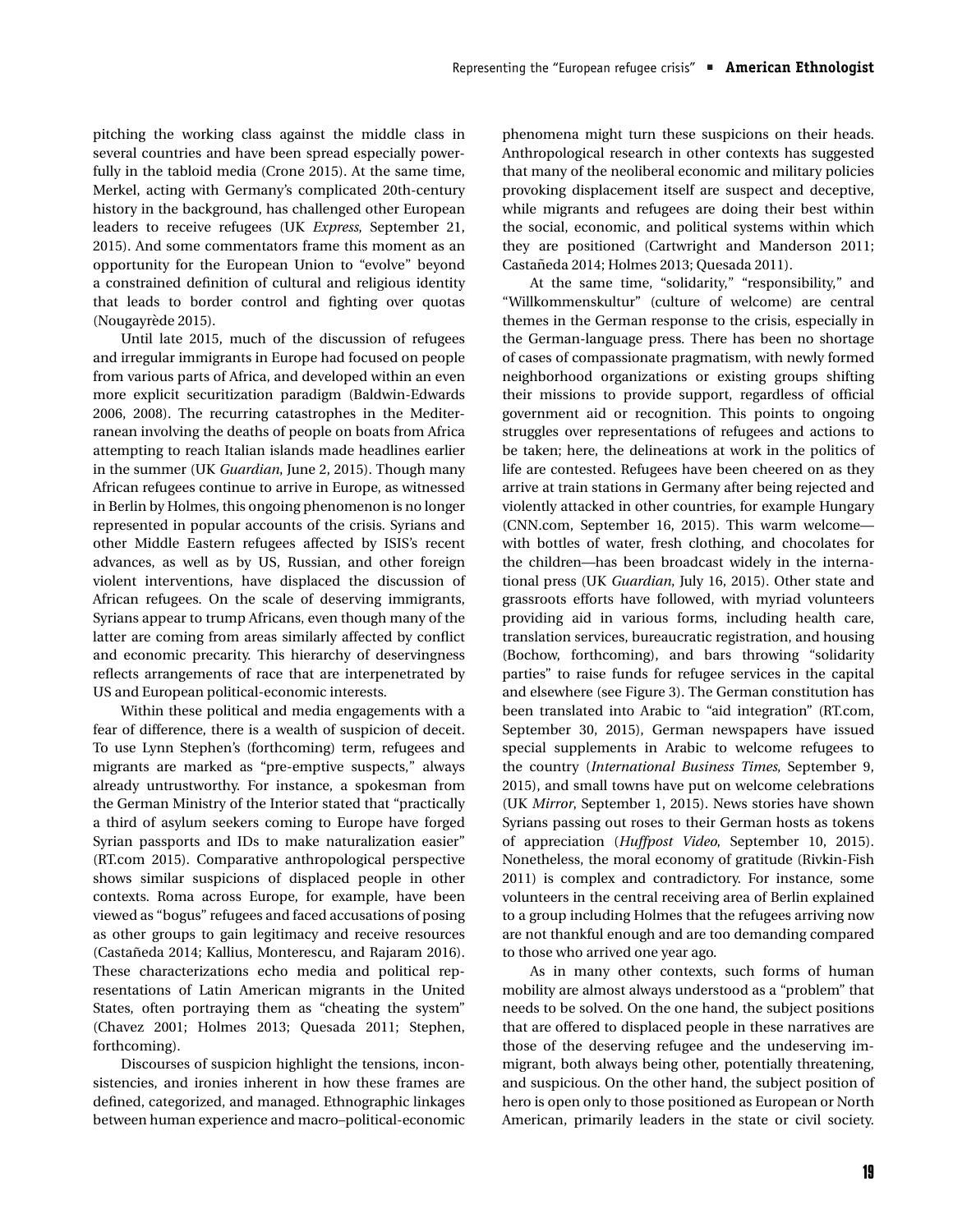

**Figure 3.** Jacky Oh Weinhaus (right), a drag performer, deejays during a solidarity party for refugees at SchwuZ, a gay bar in Berlin, August 2015. (Seth Holmes)

Interestingly, one aspect of the media coverage of the 2015 crisis that differs from past media work on immigrants and refugees is the focus on technology and business entrepreneurs as the solution. For example, in August 2015, with the support of venture capitalists, a company called Startupboat brought together leaders from technology, health care, and business intelligence in what they called a "Startupboat Adventure" to address the problem of immigrants on the Greek island of Samos. The solution they developed and want to "roll out" and "scale up" is a website, First-Contact.org, which provides information for refugees to aid in their integration. Their efforts have been lauded for helping to "solve" the problem (*Forbes*, September 9, 2015), while others have criticized such a technological response through satire.<sup>7</sup> This kind of techno-optimism and technological solutionism (Morozov 2014) frames entrepreneurs, business leaders, and corporations as the heroes who arrive on the scene to solve the problem that pre-existed them. This heroic subject position obscures the imbrication of such powerful actors in international capitalism in many of the political-economic asymmetries that produce displacement in the first place.

#### **Conclusion: Displacement, ethnography, and engagement**

Ethnography's potential to link individual human experience with macrolevel social, political, and economic structures can challenge both abstract theoretical and common media and political frameworks within which refugees are understood (Harrell-Bond and Voutira 1992; King and Wood 2001).

Much recent anthropological scholarship on refugees has drawn on Giorgio Agamben's (1998) conception of "bare life." For Agamben, the refugee is removed from the political realm and exists in opposition to those persons within "a particular mode of life" or "qualified life." The refugee is the figure within a regime simplified to biopolitics who is deprived of social, political, and economic rights. $8$  But as the comparative ethnographic work we have examined clarifies, refugees are multiple and diverse, differentially involved in making political and symbolic claims. Refugees, then, are not simply "bare life" removed from the realm of the political, but rather political actors whose subjectivities are shaped by the uneven social and symbolic environments in which they simultaneously are positioned and position themselves (Williams 2014). They actively engage in a politics of life (Fassin 2007). The responses to them are similarly diverse and, at times, contradictory. Ongoing ethnographic engagement with displaced persons and their sites of reception confronts theory that works with the abstracted figure of "the refugee" and instead suggests that more responsible scholarly interventions can be made through carefully contextualized work alongside and by the diverse people who have been displaced.

As anthropologists with research, personal, and activist experience in Europe, the United States, and Latin America, we have attempted to draw attention to how the discursive framings of this crisis reflect regimes of power as well as fears and imaginations regarding the unknown future of Europe. These frames often elide the responsibility of structures, institutions, and individuals—many of which are located in "receiving" areas such as the United States and Europe—within unequal and violent political and economic regimes. Meanwhile, these narratives reframe responsibility and choice at the level of the individual, dichotomously sorting deserving refugees from undeserving migrants. To return to Foucault, we understand media and political frames as demarcating "the population," whose life must be protected from the Other, who is portrayed as a threat to be turned away. Alongside Gramsci, however, we analyze these frames as neither all-powerful nor unquestioned but rather resisted and contested in official and grassroots discourse and practice, playing a role in the shifting war of position over symbols and their meanings.

An ethnographic, comparative perspective encourages us to question the discursive framing of such crises, from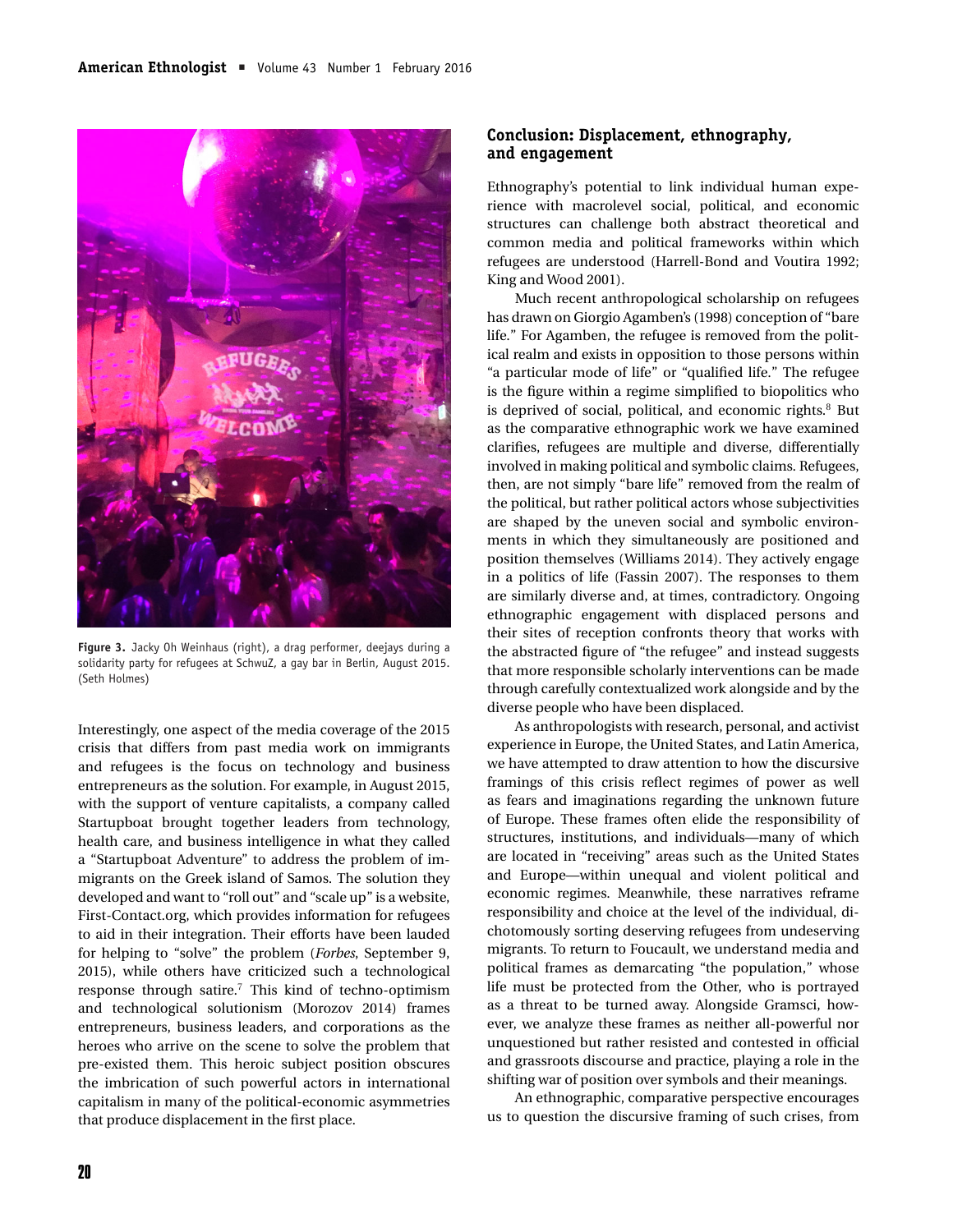how this metaphor can be mobilized to further repression and exclusion (Kallius, Monterescu, and Rajaram 2016) to how the crisis as experience can highlight political and symbolic stakes with unknown futures. If displacement operates on a continuum between "force" and "will," one role of ethnography is to probe this range in particular social, historical, and cultural locations (Yarris and Castañeda 2015). This linkage, then, reframes the question of responsibility and leads us to confront in our work (and beyond) the actors and systems responsible for inequality, displacement, and suffering. For example, the Transatlantic Trade and Investment Partnership, a proposed "free" trade agreement between the United States and the Europe Union being discussed among political and corporate leaders at the time of this writing, promises to produce further precarity for many.<sup>9</sup> Proposals such as these, which advance neoliberal, corporate power and decrease political, social, and economic protections, must be challenged. The prominent role of US political and business interests in displacing precarious people through such trade agreements, as well as through military involvement in the Syrian civil war, suggest that the United States should engage more responsibly in an ethic of hospitality. But as of the fall of 2015, it has taken in only 1,800 Syrian refugees (New York *Daily News*, September 5, 2015).

These events, framed and experienced as crisis, bring into relief the unknown future of Germany in relation to displaced persons and ethnic and religious diversity itself. This is underscored by contradictory announcements from the Interior Ministry suggesting that Syrians would enjoy only limited "subsidiary protection" in Germany and by the issuance of semi-denials of asylum status (UK *Guardian*, November 6, 2015). The events discussed here spotlight the relations between European countries and their border-free agreements as well as relations between the European Union and the neoliberal policies that create and exacerbate inequality and displacement in the first place. On another level, crises like this call for anthropologists to take an open stance on the future, imaginatively engaging social theory, ethnographic methods, and current events to understand what is happening and to figure out how to respond.

In this article, we have begun analyzing the war of position in Germany in relation to the European refugee crisis, with a special focus on deservingness, difference, biopolitics, and their routinely fatal consequences. As the structural and symbolic ground of the Middle East and Europe shifts, it will be necessary to further analyze discourse, its communicable cartographies, and resultant political action. At the same time, we must question and seek to disrupt dominant communicable models and power hierarchies within our own work.

One example of the myriad potential responses of anthropologists could be seen during the crisis in Berlin. Here, a group of anthropology faculty and students are engaging in an ongoing, open conversation with displaced Syrians in a nearby refugee camp. Anthropologists and Syrian refugees have begun ethnographic experiments of verbal and musical dialogue, weekly socializing in a neighborhood cafe, dialogical courses in the department of anthropology ´ involving Syrian refugees and university students, activism to push the university to admit Syrian refugees, and collaborative writing and publishing to participate in the war of position more actively together. In addition, many of the faculty and students volunteer regularly in housing, health care, registration, and other services for refugees. These efforts have complemented other forms of horizontal political solidarity that have emerged (Kallius, Monterescu, and Rajaram 2016). In these ways, anthropologists are involved as scholars, writers, speakers, listeners, friends, colleagues, teachers, students, activists, translators, and volunteers.

An awareness of the political-economic and symbolic contexts that produce the experiences of refugees and migrants may offer alternative possibilities for meaning making and, subsequently, for response. While this possibility for engaging in social and political change through our work may be minimal at times and fraught with possibilities for misperception, self-interest, and symbolic violence (Fassin 2015; Hankins 2015; Trouillot 2004), the theoretical and ethnographic tools of anthropology allow us to critique received understandings and engage in current events (Hansen, Holmes, and Lindemann 2013a, 2013b; Kehr 2015; Martin et al. 2013). Our analysis paves the way for research that further explores and pushes against the line dividing "the population" and the deserving on the one hand from, on the other, the different and underserving in the current crisis. Yet even if the demarcating line is successfully moved, the social, political, and economic system will inevitably allow some to die so that others may live. It is necessary, then, for us as anthropologists to engage with displaced and other structurally vulnerable people in critical, dialogical, bold, reflexive, and humble solidarity in order to imagine and work toward less violent futures for being alive.

#### **Notes**

*Acknowledgments*. We want to thank Niko Besnier, Pablo Morales, Julie Neithercutt, and the *American Ethnologist* staff for supporting anthropological engagement with current events. We are grateful to the two anonymous reviewers for their insightful feedback. For constructive and critical feedback, we are grateful to Fred Cooper, Andreas Eckert, Christopher Gerteis, Felicitas Hentschke, Jürgen Kocha, Jürgen Schmidt, Thaddeus Sunseri, and the IGK Work and Human Life Cycle in Global History at the Humboldt-Universität zu Berlin, as well as Mustafa Abdalla, Hansjörg Dilger, Jieun Kim, Nasima Selim, and the Medical Anthropology Group of the Institute of Social and Cultural Anthropology of the Freie Universität Berlin. For critical conversations on transnational migration and anthropological engagement, we are grateful to Philippe Bourgois, Charles Briggs, Jennifer Burrell, Joseph Hankins, Laurie Hart, Chris Hoeckley, Cheri Larsen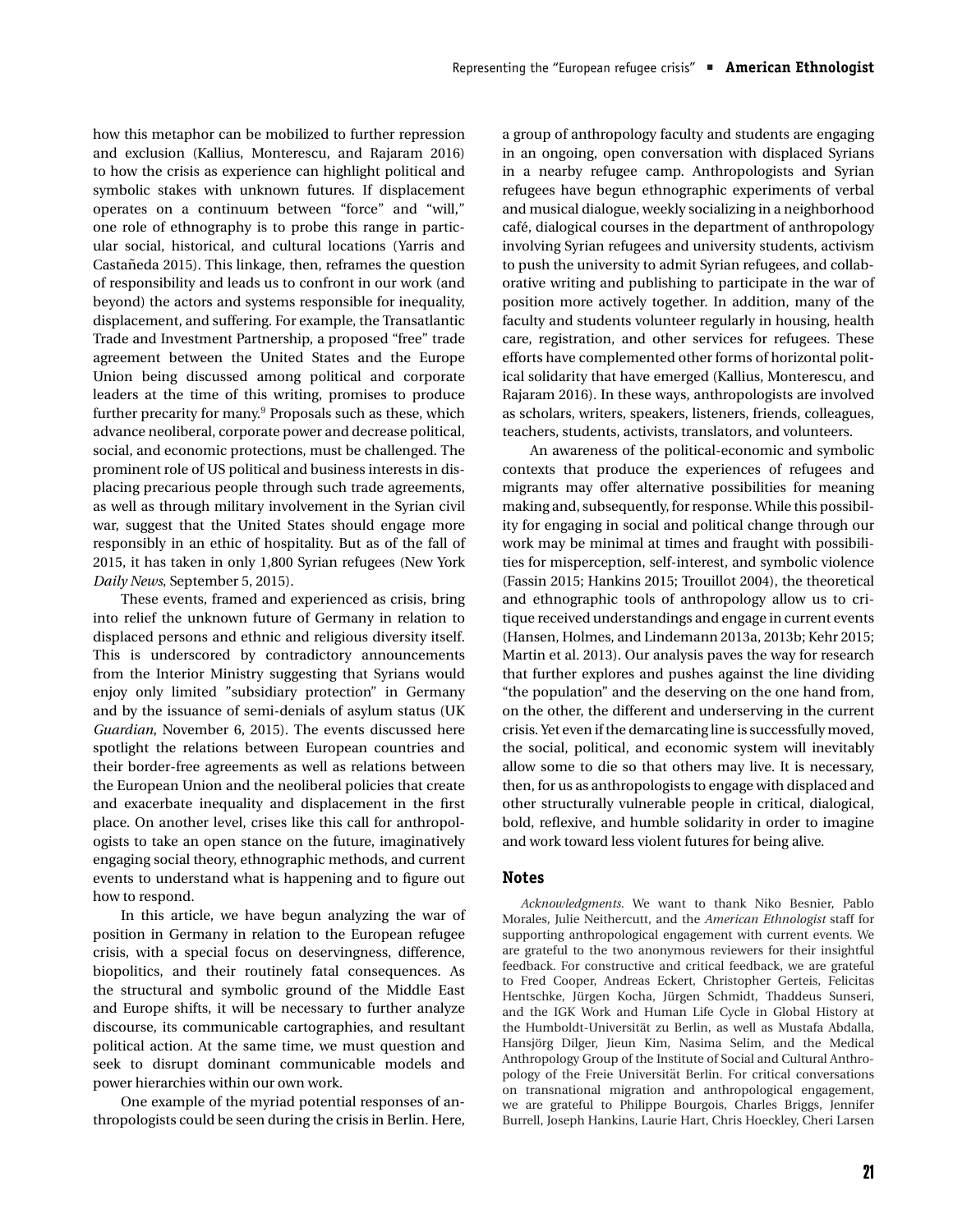Hoeckley, Nancy Scheper-Hughes, and Lynn Stephen. We are inspired by the ongoing theoretical, activist, and practical labor of the Engaged Anthropology Network in Berlin working in dialogue with refugees in the area. Any mistakes are our own.

1. Recognizing the importance of ethnographically tracing how events are framed, encapsulated, and produced for the media, we acknowledge that such "mediatization" (Briggs 2011) fieldwork is beyond the scope of this paper.

2. On another level, our understanding of (b)ordering practices is informed by our own experiences at the time of this writing, as Castañeda is conducting fieldwork with Mexican migration agents concerned with the movement of Central Americans—many of whom have legitimate asylum claims—en route to the United States, and Holmes is being deported from Germany due to technicalities of the Schengen Area policies within the discretionary power of immigration authorities.

3. See also Yarimar Bonilla and Jonathan Rosa's (2015) work on how people use social media to contest dominant paradigms in other contexts.

4. European Union External Action, "The EU's Relations with Syria," http://eeas.europa.eu/syria/, accessed October 20, 2015.

5. Indeed, images of suffering, security, and difference proliferated during the current crisis (e.g., David Maurice Smith/Oculi and Bryan Schatz, "21 Photos That Capture the Heartbreak of Europe's Refugee Crisis," *Mother Jones*, September 25, 2015, http://www.motherjones.com/politics/2015/09/photoessayeuropean-refugee-crisis-serbia-hungary-syria, accessed October 21, 2015). These images are part of the war of position.

6. In German-language media and popular representations, distinct semantics are at play that, at times, differentiate deservingness. For example, the official and most commonly used word for refugee is "Flüchtling," which means "one who is fleeing," with a diminutive suffix often used in the names of plants or animals but sometimes also for people, especially children. More recently, some are using the construction "Geflüchtete," meaning "one who has fled," to emphasize the active, completed event of fleeing and to avoid any subtle pejorative connotations of the diminutive suffix (e.g., *Gala* 2015 and Stefanowitsch 2012).

7. See the Startupboat project at https://www.hawk-e.com, accessed November 1, 2015. For an example of satire, see the Center for Political Beauty's website, http://www.politicalbeauty.com, accessed November 10, 2015.

8. Nonetheless, as Agamben emphasizes, these forms of exclusion are always also fundamentally inclusive.

9. For example, a UK trade minister recently acknowledged that the government would consider dismantling and privatizing the National Health Service, because the TTIP requires opening public services to US companies (UK *Independent*, October 12, 2015).

#### **References**

- Agamben, Giorgio. 1998. *Homo Sacer: Sovereign Power and Bare Life*. Translated by Daniel Heller-Roazen. Stanford, CA: Stanford University Press. First published 1995.
- Asche, Christoph. 2015. "Berlin Based Company Refuses to Deliver Razor Wire to Hungary." *World Post*, September 24. Accessed October 20, 2015. http://www.huffingtonpost.com/ 2015/09/24/berlin-company-razor-wire-hungary\_n\_8189304 .html.
- Baldwin-Edwards, Martin. 2006. "'Between a Rock and a Hard Place': North Africa as a Region of Emigration, Immigration and Transit Migration." *Review of African Political Economy* 33 (108): 311–24.

. 2008. "Towards a Theory of Illegal Migration: Historical and Structural Components." *Third World Quarterly* 29 (7): 1449–59.

- Banulescu-Bogdan, Natalia, and Susan Fratzke. 2015. "Europe's Migration Crisis in Context: Why Now and What Next?" Migration Policy Institute website, September 24. Accessed October 19, 2015. http://www.migrationpolicy.org/article/ europe-migration-crisis-context-why-now-and-what-next.
- BBC News. 2015. "Syria Crisis: Where Key Countries Stand." October 2. Accessed October 21, 2015. http://www.bbc.com/ news/world-middle-east-23849587.
- Blommaert, Jan, and Jef Verschueren. 1998. *Debating Diversity: Analysing the Discourse of Tolerance*. London: Routledge.
- Bochow, Astrid. Forthcoming. "We Are Only Helping! Volunteering and Social Media in Germany's New 'Welcome Culture.'" *Medizinethnologie*, http://www.medizinethnologie.net.
- Bonilla, Yarimar, and Jonathan Rosa. 2015. "#Ferguson: Digital Protest, Hashtag Ethnography, and the Racial Politics of Social Media in the United States." *American Ethnologist* 42 (1): 4–17.
- Bourdieu, Pierre. 2000. *Pascalian Meditations*. Stanford, CA: Stanford University Press.
- Briggs, Charles L. 2005. "Communicability, Racial Discourse and Disease." *Annual Review of Anthropology* 34:269–91.
- -. 2007. "Mediatizing Infanticide: Theorizing Relations between Narrative and Violence." *Cultural Anthropology* 22 (3): 315–56.
- 2011. "On Virtual Epidemics and the Mediatization of Public Health." *Language and Communication* 31 (3): 217–28.
- Cartwright, Elizabeth, and Lenore Manderson. 2011. "Diagnosing the Structure: Immigrant Vulnerabilities in Global Perspective." *Medical Anthropology* 30 (5): 451–53.
- Castañeda, Heide. 2010. "Deportation Deferred: 'Illegality,' Visibility, and Recognition in Contemporary Germany." In *The Deportation Regime: Sovereignty, Space, and the Freedom of Movement*, edited by Nicholas De Genova and Nathalie Peutz, 245–61. Durham, NC: Duke University Press.
- ———. 2012. "'Over-foreignization' or 'Unused Potential'? A Critical Review of Migrant Health in Germany and Responses toward Unauthorized Migration." *Social Science and Medicine* 74 (6): 830–38.
- ———. 2014. "European Mobilities or 'Poverty Migration'? Discourses on Roma in Germany." *International Migration* 53 (3): 87–99.
- Chavez, Leo R. 2001. *Covering Immigration: Popular Images and the Politics of the Nation*. Berkeley: University of California Press.
- Comaroff, John L., and Jean Comaroff, eds. 2007. *Picturing a Colonial Past: The African Photographs of Isaac Schapera*. Chicago: University of Chicago Press.
- Connolly, Kate. 2015. "Germany Greets Refugees with Help and Kindness at Munich Central Station." UK *Guardian*, September 3. Accessed October 9, 2015. http://www.theguardian.com/ world/2015/sep/03/germany-refugees-munich-central-station.
- Coutin, Susan B. 2011. "Falling Outside: Excavating the History of Central American Asylum Seekers." *Law and Social Inquiry* 36 (3): 569–96.
- Crone, Jack. 2015. "Far-Right Dutch Politician Labels the Refugee Crisis an 'Islamic Invasion' as Finland Raises Taxes to Cover the Cost of the Influx." UK *Daily Mail*, September 10. Accessed October 22, 2015. http://www.dailymail.co.uk/news/article-3229755/Far-right-Dutch-politician-labels-refugee-crisis-Islamic-invasion-Finland-raises-taxes-cover-cost-influx.html.
- Derrida, Jacques. 2001. *On Cosmopolitanism and Forgiveness*. New York: Routledge.
- Deutsche Welle. 2015. "Merkel: 'Refugee Crisis a Historic Test of Europe.'" October 15. Accessed October 17, 2015. http://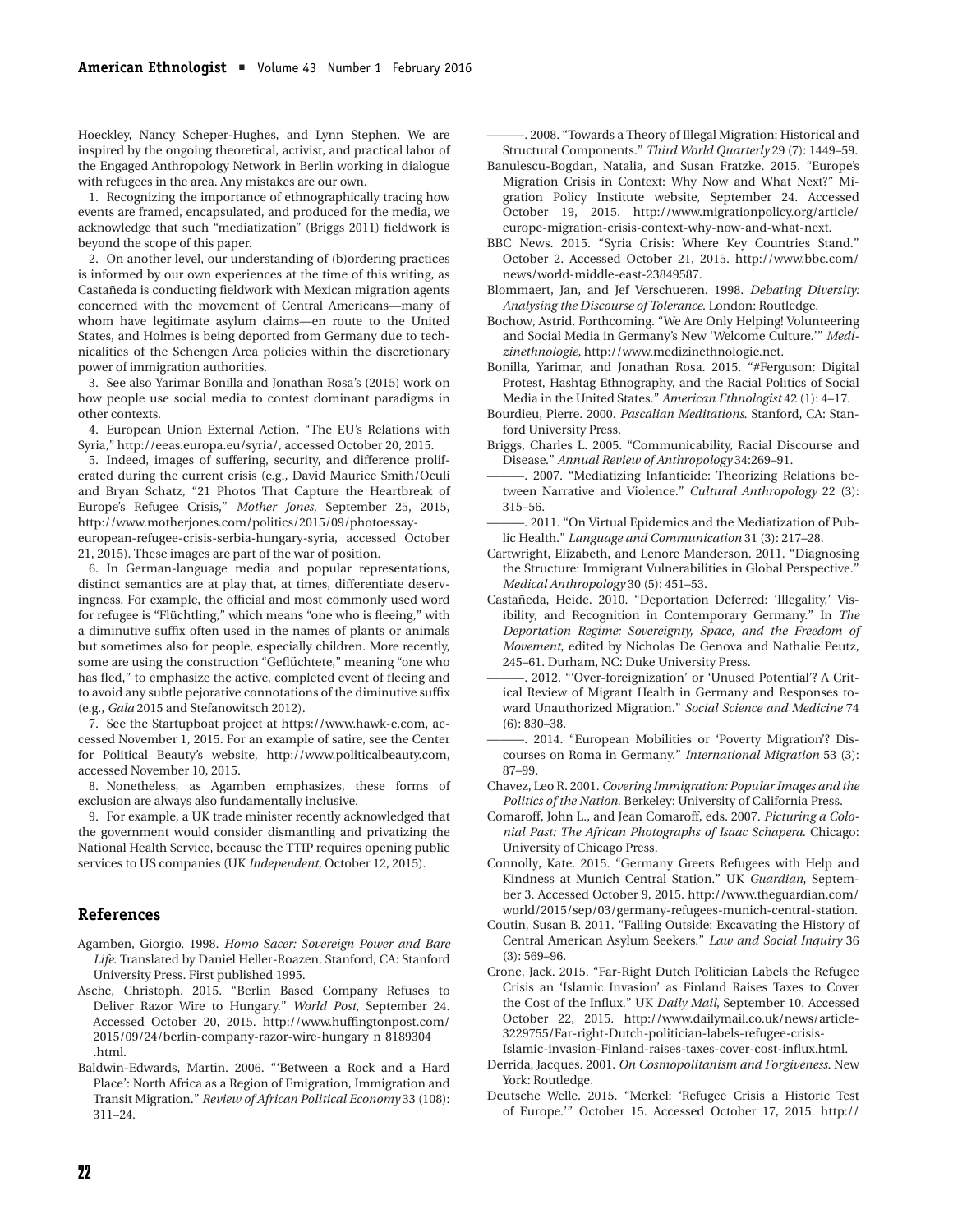www.dw.com/en/merkel-refugee-crisis-a-historic-test-ofeurope/a-18784341.

- ECHO (Humanitarian Aid and Civil Protection, European Commission). 2015. "ECHO Factsheet: Syria Crisis." November. Accessed October 12, 2015. http://ec.europa.eu/ echo/files/aid/countries/factsheets/syria\_en.pdf.
- Fassin, Didier. 2005. "Compassion and Repression: The Moral Economy of Immigration Politics in France." *Cultural Anthropology* 20 (3): 362–87.
- ———. 2007. "Humanitarianism as a Politics of Life." *Public Culture* 19 (3): 499–520.
- ———. 2013. "The Precarious Truth of Asylum." *Public Culture* 25 (169): 39–63.
- -. 2015. "The Public Afterlife of Ethnography." American Eth*nologist* 42 (4): 592–609.
- Feitlowitz, Marguerite. 1998. *A Lexicon of Terror: Argentina and the Legacies of Torture*. Oxford: Oxford University Press.
- Foster, George. 1965. "Peasant Societies and the Image of Limited Good." *American Anthropologist* 67 (April): 293–315.
- Foucault, Michel. 1977. *"Society Must Be Defended": Lectures at the College de France, 1975–1976 `* . New York: Picador.
- ———. 1985. *Security, Territory, Population: Lectures at the College ` de France, 1977–1978*. New York: Picador.
- Fullerton, Maryellen. 2001. "Failing the Test: Germany Leads Europe in Dismantling Refugee Protection." *Texas International Law Journal* 36:231–76.
- *Gala*. 2015. "Sondersendungen im Ersten und BR." October 9. Accessed October 21, 2015. http://www.gala.de/stars/ news/starfeed/wir-stimmen-fuer-gefluechtete-menschensondersendungen-im-ersten-und-br 1324247.html.
- Gonzales, Alfonso. 2013. *Reform without Justice: Latino Migrant Politics and the Homeland Security State*. Oxford: Oxford University Press.
- Gramsci, Antonio. 1971. *Selections from the Prison Notebooks*. Edited and translated by Quintin Hoare and Geoffrey Nowell Smith. New York: International Publishers.
- Hage, Ghassan. 2016. "État de siège: A Dying Domesticating Colonialism?" *American Ethnologist* 43 (1): 38–49.
- Hankins, Joseph. 2015. *Working Skin: Making Leather, Making a Multicultural Japan*. Berkeley: University of California Press.
- Hansen, Helena, Seth M. Holmes, and Danielle Lindemann. 2013a. "Ethnography of Health for Social Change: Impact on Public Policy and Perception." *Social Science and Medicine* 99 (December): 116–18.
- ———, eds. 2013b. "Ethnography of Health for Social Change: Special Issue." *Social Science and Medicine* 99 (December).
- Harrell-Bond, Barbara E., and Eftihia Voutira. 1992. "Anthropology and the Study of Refugees." *Anthropology Today* 8 (4): 6–10.
- Hess, Sabine, Bernd Kasparek, Maria Schwertl, and Simon Sontowski. 2015. "Europäisches Grenzregime." Movements: Das *Journal für kritische Migrations- und Grenzregimeforschung* 1 (1). Accessed November 1, 2015. http://movements-journal.org/ issues/01.grenzregime/01.editorial.html.
- Holmes, Seth M. 2011. "Structural Vulnerability and Hierarchies of Ethnicity and Citizenship on the Farm." *Medical Anthropology* 30 (4): 425–49.

———. 2013. *Fresh Fruit, Broken Bodies: Migrant Farmworkers in the United States*. Berkeley: University of California Press.

- Huschke, Susann. 2014. "Performing Deservingness: Humanitarian Health Care Provision for Migrants in Germany." *Social Science and Medicine* 120 (November): 352–59.
- Kallius, Annastiina, Daniel Monterescu, and Prem Kumar Rajaram. 2016. "Immobilizing Mobility: Border Ethnography, Illib-

eral Democracy, and the Politics of the 'Refugee Crisis' in Hungary." *American Ethnologist* 43 (1): 25–37.

- Kehr, Janina. 2015. "Alltägliche Krisen: Flucht, Medizin, und Migration. Ein Denkeinstieg." *Medizinethnologie*, October 19. Accessed November 1, 2015. http://www.medizinethnologie.net/ alltaegliche-krisen/.
- King, Russell, and Nancy Wood. 2001. *Media and Migration: Constructions of Mobility and Difference*. New York: Routledge.
- Kirka, Danica. 2015. "Tip of the Iceberg: No End in Sight to Migrant Wave." Associated Press, October 4. Accessed October 15, 2015. http://bigstory.ap.org/article/a0ee5a8a6ff146079a55e26b904f 20de/tip-iceberg-no-end-sight-migrant-wave.
- Kleinman, Arthur, and Joan Kleinman. 1996. "The Appeal of Experience; the Dismay of Images: Cultural Appropriations of Suffering in Our Times." *Daedelus* 125 (1): 1–23.
- Klepp, Silia. 2013. "Europeanisation Spot. An Ethnography of the Frontex Nautilus II Mission." *Journal of Peace and Conflict Research* 2 (1): 36–69.
- Latour, Bruno. 2007. *Reassembling the Social: An Introduction to Actor-Network-Theory*. Oxford: Oxford University Press.
- Lee, Adrian. 2015. "Migrant Crisis: The Truth about the Boy on the Beach Aylan Kurdi." UK *Express*, September 15. Accessed October 20, 2015. http://www.express.co.uk/ comment/expresscomment/604590/Migrant-crisis-the-truthabout-the-boy-the-beach-Aylan-Kurdi.
- Lehr, Sabine. 2015. "Germany as Host: Examining Ongoing Antiimmigration Discourse and Policy in a Country with a High Level of Non-national Residents." *Refugee Review: Reconceptualizing Refugees and Forced Migration in the 21st Century* 2 (1): 113–31.
- Martin, Emily, Gideon Litchfield, Mehret Mandefro, Farah Parvez, Danielle Lindemann, Seth M. Holmes, and Helena Hansen. 2013. "Enhancing the Public Impact of Ethnography." *Social Science and Medicine* 99 (December): 205–8.
- Morozov, Evgeny. 2014. *To Save Everything, Click Here*. New York: PublicAffairs.
- Nougayrede, Natalie. 2015. "The Refugee Crisis Gives Europe ` the Chance to Evolve." UK *Guardian*, September 25. Accessed October 18, 2015. http://www.theguardian.com/ commentisfree/2015/sep/25/refugee-crisis-european-union.
- Quesada, James. 2011. "'No Soy Welferero': Undocumented Latino Laborers in the Crosshairs of Legitimation Maneuvers." *Medical Anthropology* 30 (4): 386–408.
- Reuters. 2015. "As Refugee and Migrant Crisis Grows, Border-Free Europe Unravels." September 14. Accessed October 10, 2015. http://www.newsweek.com/migrants-refugees-europegermany-372243.
- Rivkin-Fish, Michelle. 2011. "Learning the Moral Economy of Commodified Health Care: Community Education, Failed Consumers, and the Making of Ethical Clinician-Citizens." *Culture, Medicine, and Psychiatry* 35 (2): 183–208.
- Ross, Jamie. 2015. "UKIP MEP Says Refugee Crisis Is a Conspiracy to Make Europe More Multicultural." *BuzzFeed*, September 25. Accessed November 1, 2015. http://www.buzzfeed.com/ jamieross/the-refugee-crisis-is-just-a-conspiracy-to-changethe-demogr.
- RT.com. 2015. "1 in 3 'Syrian' Refugees Have Fake IDs, German Authorities Admit." September 26. Accessed October 12, 2015. https://www.rt.com/news/316570-eu-false-syrian-refugees/.
- Santa Ana, Otto. 2002. *Brown Tide Rising: Metaphors of Latinos in Contemporary American Public Discourse*. Austin: University of Texas Press.
- Scheper-Hughes, Nancy, and Philippe Bourgois, eds. 2003. *Violence in War and Peace: An Anthology*. Oxford: Blackwell.